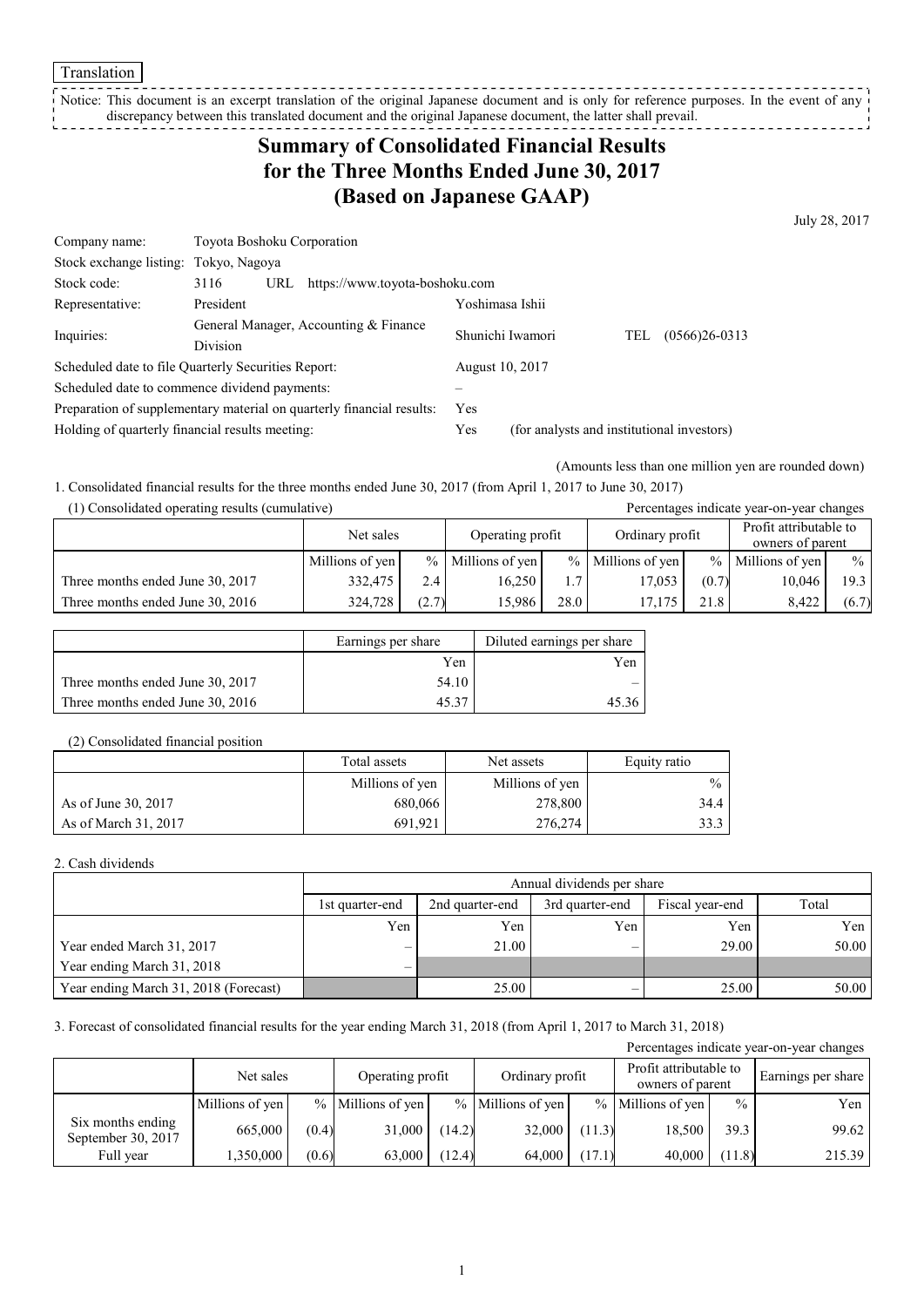| 4. Notes                                                                                                                  |                  |                                                     |                |                    |  |
|---------------------------------------------------------------------------------------------------------------------------|------------------|-----------------------------------------------------|----------------|--------------------|--|
| (1) Changes in significant subsidiaries during the three months ended June 30, 2017                                       |                  |                                                     |                |                    |  |
| (changes in specified subsidiaries resulting in the change in scope of consolidation):                                    | No               |                                                     |                |                    |  |
| (2) Application of special accounting methods for preparing quarterly consolidated financial statements:                  |                  |                                                     | Yes            |                    |  |
| (3) Changes in accounting policies, changes in accounting estimates, and restatement of prior period financial statements |                  |                                                     |                |                    |  |
| Changes in accounting policies due to revisions to accounting standards and other regulations:                            |                  |                                                     | N <sub>0</sub> |                    |  |
| Changes in accounting policies due to other reasons:                                                                      |                  |                                                     | No             |                    |  |
| Changes in accounting estimates:                                                                                          |                  |                                                     | N <sub>0</sub> |                    |  |
| Restatement of prior period financial statements:                                                                         |                  |                                                     | No             |                    |  |
| (4) Number of issued shares (common shares)                                                                               |                  |                                                     |                |                    |  |
| Total number of issued shares at the end of the period (including treasury shares)                                        |                  |                                                     |                |                    |  |
| As of June 30, 2017                                                                                                       |                  | 187,665,738 shares   As of March 31, 2017           |                | 187,665,738 shares |  |
| Number of treasury shares at the end of the period                                                                        |                  |                                                     |                |                    |  |
| As of June 30, 2017                                                                                                       | 1,958,154 shares | As of March 31, 2017                                |                | 1,958,154 shares   |  |
| Average number of shares during the period (cumulative from the beginning of the fiscal year)                             |                  |                                                     |                |                    |  |
| Three months ended June 30, 2017                                                                                          |                  | 185,707,584 shares Three months ended June 30, 2016 |                | 185,626,875 shares |  |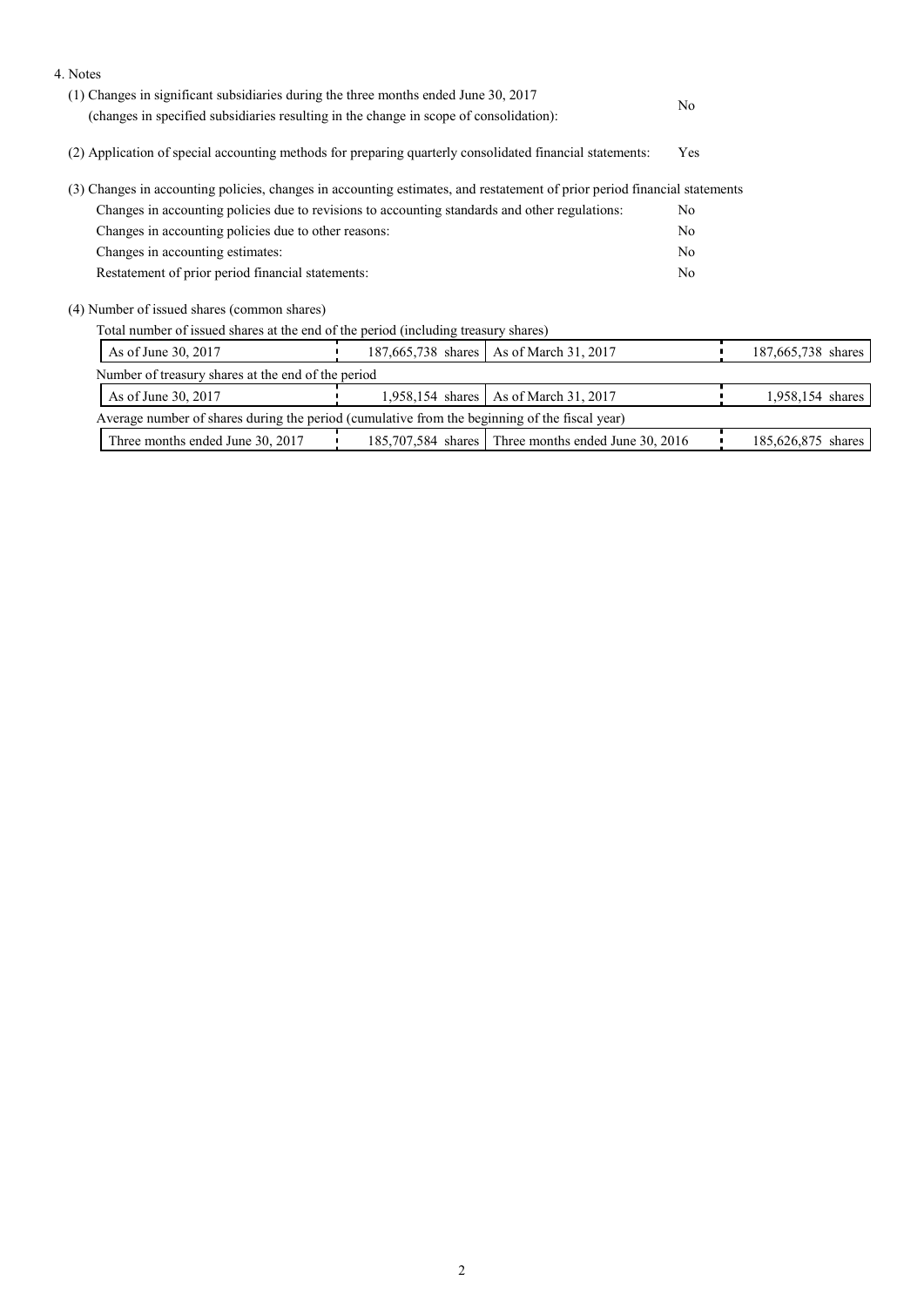## **Quarterly consolidated financial statements**

**Consolidated balance sheets** 

|                                        |                      | (Millions of yen)   |
|----------------------------------------|----------------------|---------------------|
|                                        | As of March 31, 2017 | As of June 30, 2017 |
| Assets                                 |                      |                     |
| Current assets                         |                      |                     |
| Cash and deposits                      | 162,335              | 168,765             |
| Notes and accounts receivable - trade  | 185,189              | 169,054             |
| Merchandise and finished goods         | 7,520                | 7,166               |
| Work in process                        | 7,866                | 8,289               |
| Raw materials and supplies             | 28,460               | 29,770              |
| Other                                  | 44,820               | 43,771              |
| Allowance for doubtful accounts        | (158)                | (146)               |
| Total current assets                   | 436,032              | 426,670             |
| Non-current assets                     |                      |                     |
| Property, plant and equipment          |                      |                     |
| Buildings and structures, net          | 78,946               | 76,652              |
| Machinery, equipment and vehicles, net | 72,684               | 65,623              |
| Other, net                             | 46,671               | 49,674              |
| Total property, plant and equipment    | 198,302              | 191,949             |
| Intangible assets                      |                      |                     |
| Goodwill                               | 4,882                | 4,511               |
| Other                                  | 3,054                | 3,834               |
| Total intangible assets                | 7,937                | 8,346               |
| Investments and other assets           |                      |                     |
| Investment securities                  | 16,530               | 19,759              |
| Other                                  | 33,277               | 33,499              |
| Allowance for doubtful accounts        | (159)                | (159)               |
| Total investments and other assets     | 49,648               | 53,099              |
| Total non-current assets               | 255,888              | 253,396             |
| Total assets                           | 691,921              | 680,066             |
|                                        |                      |                     |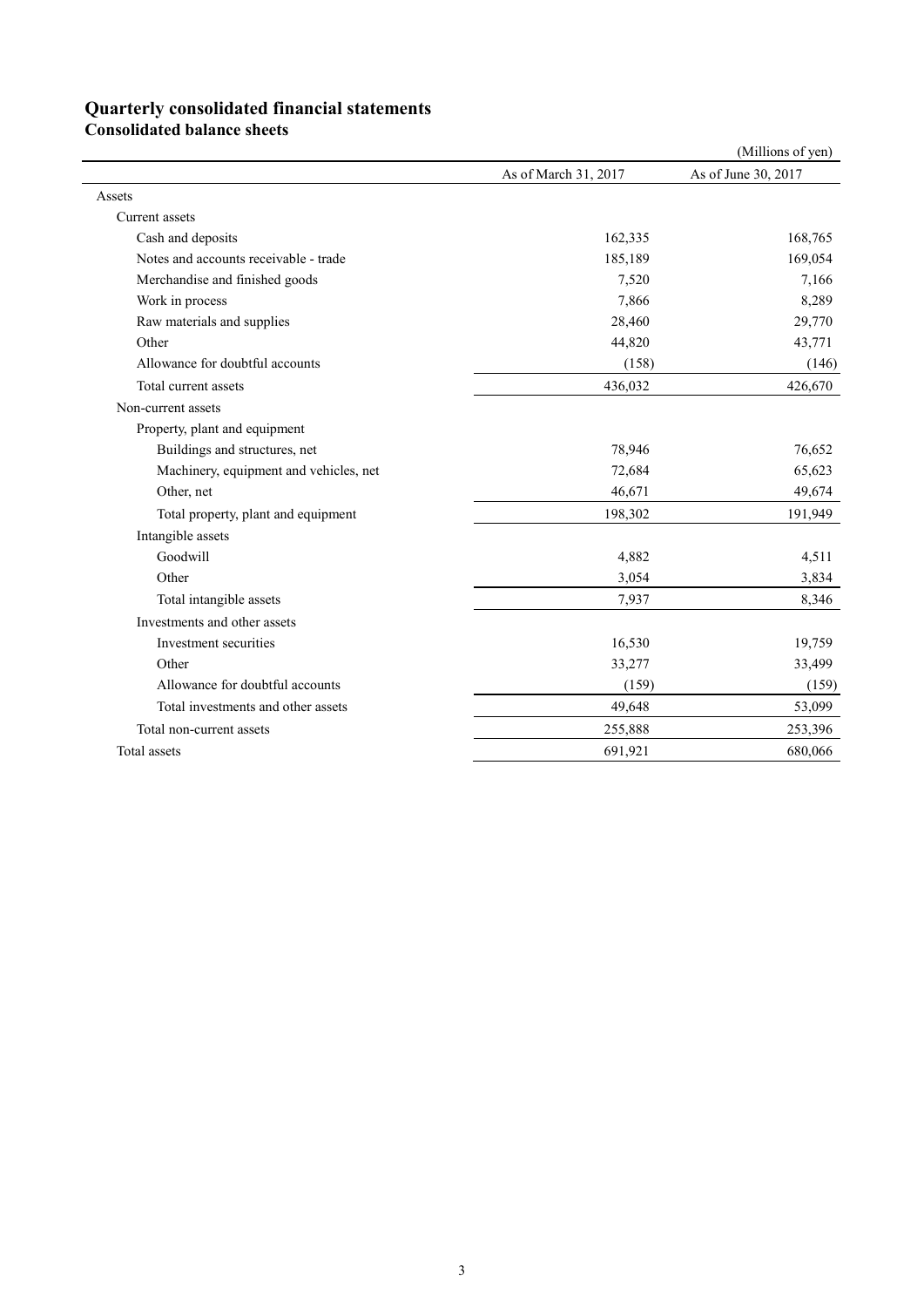|                                                       |                      | (Millions of yen)   |
|-------------------------------------------------------|----------------------|---------------------|
|                                                       | As of March 31, 2017 | As of June 30, 2017 |
| Liabilities                                           |                      |                     |
| Current liabilities                                   |                      |                     |
| Notes and accounts payable - trade                    | 175,585              | 158,968             |
| Short-term loans payable                              | 21,981               | 16,269              |
| Current portion of long-term loans payable            | 5,947                | 6,193               |
| Income taxes payable                                  | 13,820               | 14,214              |
| Provision for product warranties                      | 3,458                | 3,145               |
| Provision for directors' bonuses                      | 417                  | 109                 |
| Other                                                 | 65,087               | 76,169              |
| Total current liabilities                             | 286,298              | 275,070             |
| Non-current liabilities                               |                      |                     |
| Bonds payable                                         | 20,000               | 20,000              |
| Long-term loans payable                               | 46,031               | 45,993              |
| Net defined benefit liability                         | 54,786               | 55,061              |
| Provision for directors' retirement benefits          | 298                  | 259                 |
| Asset retirement obligations                          | 258                  | 258                 |
| Other                                                 | 7,973                | 4,623               |
| Total non-current liabilities                         | 129,347              | 126,196             |
| <b>Total liabilities</b>                              | 415,646              | 401,266             |
| Net assets                                            |                      |                     |
| Shareholders' equity                                  |                      |                     |
| Capital stock                                         | 8,400                | 8,400               |
| Capital surplus                                       | 8,778                | 8,778               |
| Retained earnings                                     | 238,150              | 242,877             |
| Treasury shares                                       | (3,874)              | (3,874)             |
| Total shareholders' equity                            | 251,455              | 256,181             |
| Accumulated other comprehensive income                |                      |                     |
| Valuation difference on available-for-sale securities | 1,803                | 1,898               |
| Foreign currency translation adjustment               | (10, 458)            | (11,760)            |
| Remeasurements of defined benefit plans               | (12, 380)            | (12, 110)           |
| Total accumulated other comprehensive income          | (21, 034)            | (21, 973)           |
| Non-controlling interests                             | 45,853               | 44,591              |
| Total net assets                                      | 276,274              | 278,800             |
| Total liabilities and net assets                      | 691,921              | 680,066             |
|                                                       |                      |                     |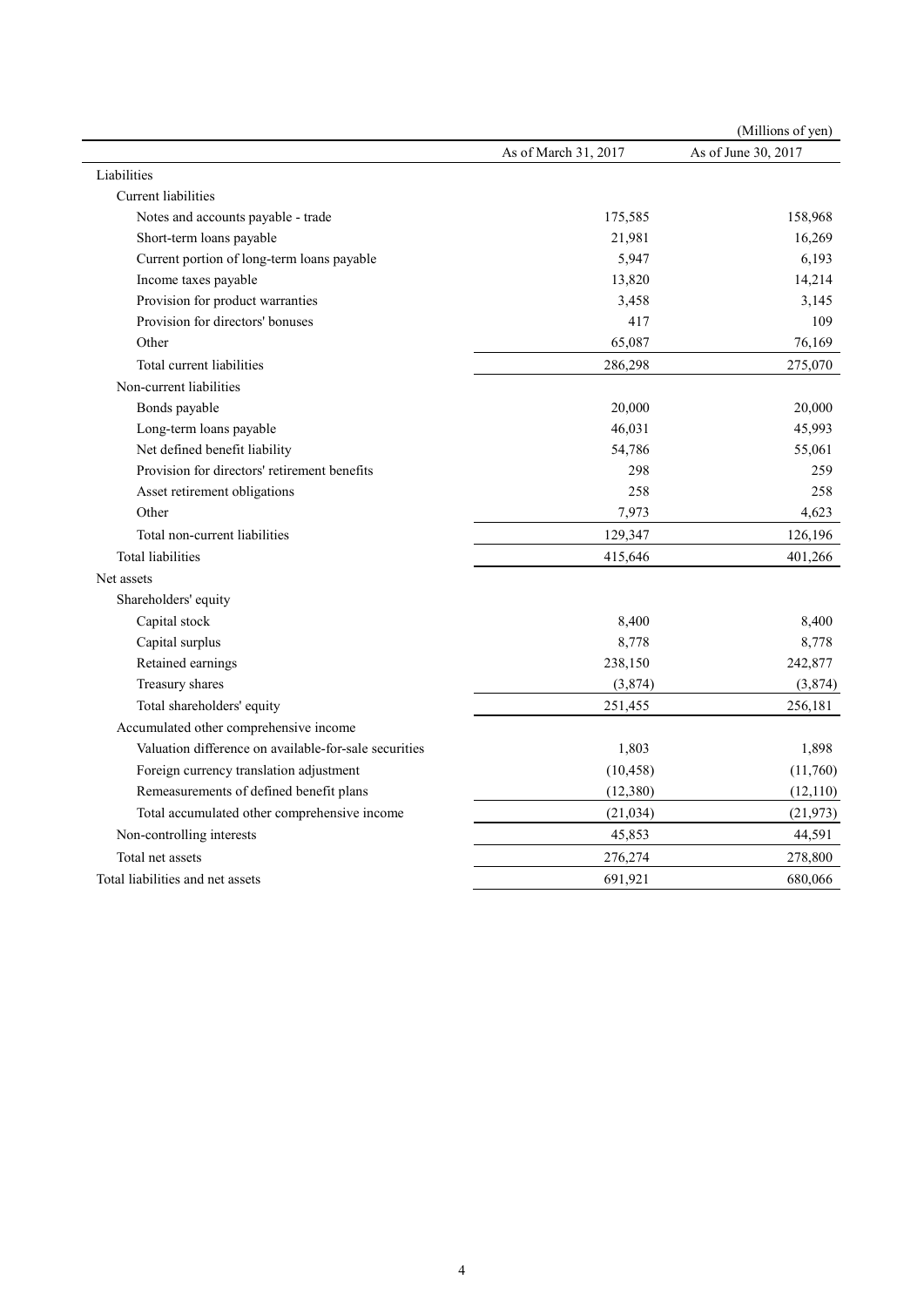### **Consolidated statements of income (cumulative) and consolidated statements of comprehensive income (cumulative)**

**Consolidated statements of income (cumulative)**

|                                                               |                    | (Millions of yen)  |
|---------------------------------------------------------------|--------------------|--------------------|
|                                                               | Three months ended | Three months ended |
|                                                               | June 30, 2016      | June 30, 2017      |
| Net sales                                                     | 324,728            | 332,475            |
| Cost of sales                                                 | 287,839            | 296,624            |
| Gross profit                                                  | 36,888             | 35,850             |
| Selling, general and administrative expenses                  |                    |                    |
| Salaries and bonuses                                          | 8,467              | 7,529              |
| Other                                                         | 12,434             | 12,069             |
| Total selling, general and administrative expenses            | 20,901             | 19,599             |
| Operating profit                                              | 15,986             | 16,250             |
| Non-operating income                                          |                    |                    |
| Interest income                                               | 311                | 394                |
| Foreign exchange gains                                        |                    | 998                |
| Share of profit of entities accounted for using equity method |                    | 80                 |
| Miscellaneous income                                          | 1,219              |                    |
| Other                                                         | 2,125              | 1,791              |
| Total non-operating income                                    | 3,656              | 3,265              |
| Non-operating expenses                                        |                    |                    |
| Interest expenses                                             | 635                | 351                |
| Foreign exchange losses                                       | 114                |                    |
| Loss on valuation of derivatives                              | 901                | 386                |
| Share of loss of entities accounted for using equity method   | 173                |                    |
| Other                                                         | 641                | 1,725              |
| Total non-operating expenses                                  | 2,467              | 2,462              |
| Ordinary profit                                               | 17,175             | 17,053             |
| Profit before income taxes                                    | 17,175             | 17,053             |
| Income taxes                                                  | 6,555              | 5,028              |
| Profit                                                        | 10,619             | 12,025             |
| Profit attributable to non-controlling interests              | 2,197              | 1,978              |
| Profit attributable to owners of parent                       | 8,422              | 10,046             |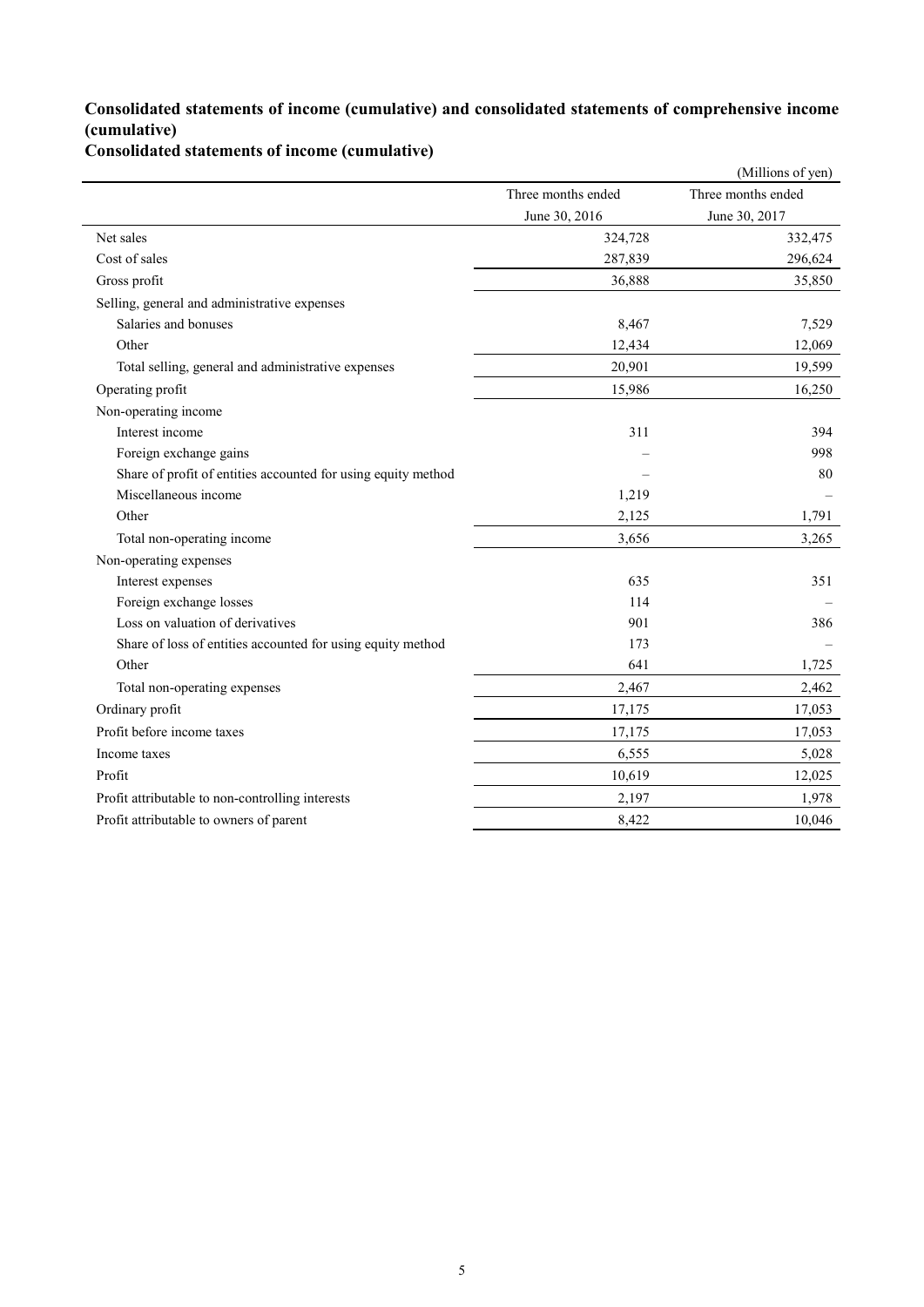# **Consolidated statements of comprehensive income (cumulative)**

|                                                           |                    | (Millions of yen)  |
|-----------------------------------------------------------|--------------------|--------------------|
|                                                           | Three months ended | Three months ended |
|                                                           | June 30, 2016      | June 30, 2017      |
| Profit                                                    | 10,619             | 12,025             |
| Other comprehensive income                                |                    |                    |
| Valuation difference on available-for-sale securities     | (308)              | 94                 |
| Foreign currency translation adjustment                   | (11,967)           | (1,602)            |
| Share of other comprehensive income of entities accounted | (191)              | 45                 |
| for using equity method                                   |                    |                    |
| Remeasurements of defined benefit plans, net of tax       | 254                | 265                |
| Total other comprehensive income                          | (12,213)           | (1,197)            |
| Comprehensive income                                      | (1, 593)           | 10,827             |
| Comprehensive income attributable to                      |                    |                    |
| Comprehensive income attributable to owners of parent     | (933)              | 9,110              |
| Comprehensive income attributable to non-controlling      | (659)              | 1,717              |
| interests                                                 |                    |                    |